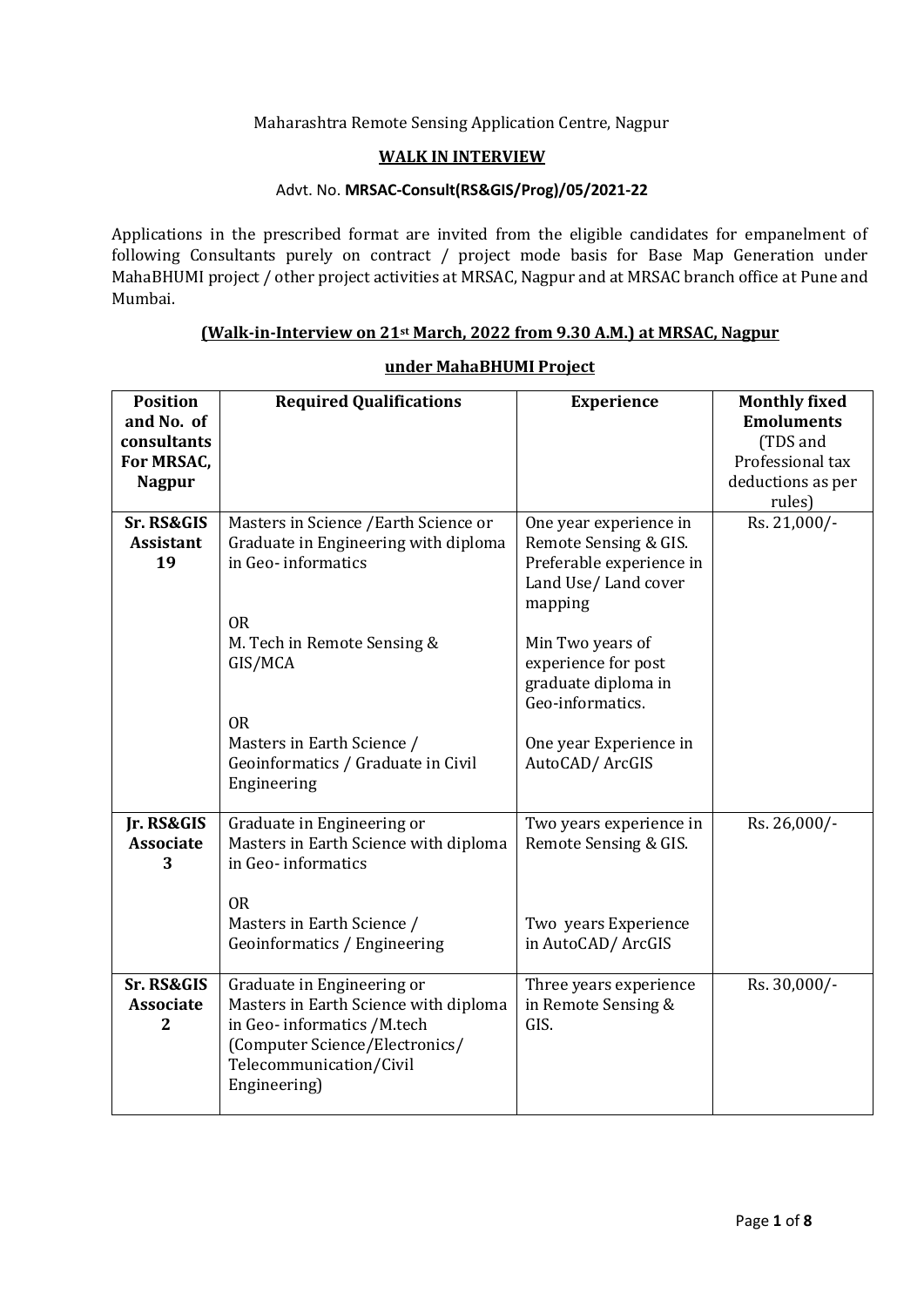# **(Walk-in-Interview on 22nd March, 2022 from 9.30 A.M.) at MRSAC, Nagpur**

# **Under SIS-DP Update, JNPT, Watershed Atlas, L. Dudhana & Gosikhurd Projects**

| <b>Position and No.</b><br>of consultants<br>For MRSAC,<br><b>Nagpur</b> | <b>Required Qualifications</b>                                                                                                                      | <b>Experience</b>                                                                                             | <b>Monthly fixed</b><br><b>Emoluments</b><br>(TDS and<br>Professional tax<br>deductions as per<br>rules) |
|--------------------------------------------------------------------------|-----------------------------------------------------------------------------------------------------------------------------------------------------|---------------------------------------------------------------------------------------------------------------|----------------------------------------------------------------------------------------------------------|
| Jr. RS&GIS<br><b>Assistant</b><br>2                                      | Degree in Engineering or<br>Postgraduate in Earth Science                                                                                           | 6 months experience in<br>Remote Sensing & GIS.                                                               | Rs. 19,000/-                                                                                             |
| Sr. RS&GIS<br><b>Assistant</b><br>8                                      | Masters in Science / Earth<br>Science or Graduate in<br>Engineering preferably diploma<br>in Geo-informatics or /M. Tech<br>in Remote Sensing & GIS | One year experience in<br>Remote Sensing & GIS.<br>Preferable experience in<br>Land Use/Land cover<br>mapping | Rs. 21,000/-                                                                                             |
| Jr. RS&GIS<br><b>Associate</b><br>9                                      | Graduate in Engineering with<br>diploma in Geo-informatics<br><b>OR</b>                                                                             | Min Two years of<br>experience for graduate<br>in Civil Engineering /<br>Architecture                         | Rs. 26,000/-                                                                                             |
|                                                                          | Masters in Earth Science<br>preferably diploma in Geo-<br>informatics<br><b>OR</b>                                                                  | Min Three years of<br>experience for<br>Postgraduate in Geo-<br>informatics/Remote<br>Sensing/GIS             |                                                                                                          |
|                                                                          | Any Postgraduate with Diploma<br>in Remote Sensing                                                                                                  | Min Four years of<br>experience for<br>Postgraduate with<br>Diploma in Remote<br>Sensing/GIS                  |                                                                                                          |
| Sr. RS&GIS<br><b>Associate</b><br>$\overline{\mathbf{4}}$                | Graduate in Engineering with<br>diploma in Geo-informatics<br><b>OR</b>                                                                             | Min Three years of<br>experience for graduate<br>in Civil Engineering /<br>Architecture                       | Rs. 30,000/-                                                                                             |
|                                                                          | <b>Masters in Earth Science</b><br>preferably diploma in Geo-<br>informatics /<br><b>OR</b>                                                         | Min Four years of<br>experience for<br>Postgraduate in Geo-<br>informatics/Remote<br>sensing/GIS              |                                                                                                          |
|                                                                          | Any Postgraduate with Diploma<br>in Remote Sensing                                                                                                  | Min Five years of<br>experience for<br>Postgraduate with<br>Diploma in Remote<br>Sensing/GIS                  |                                                                                                          |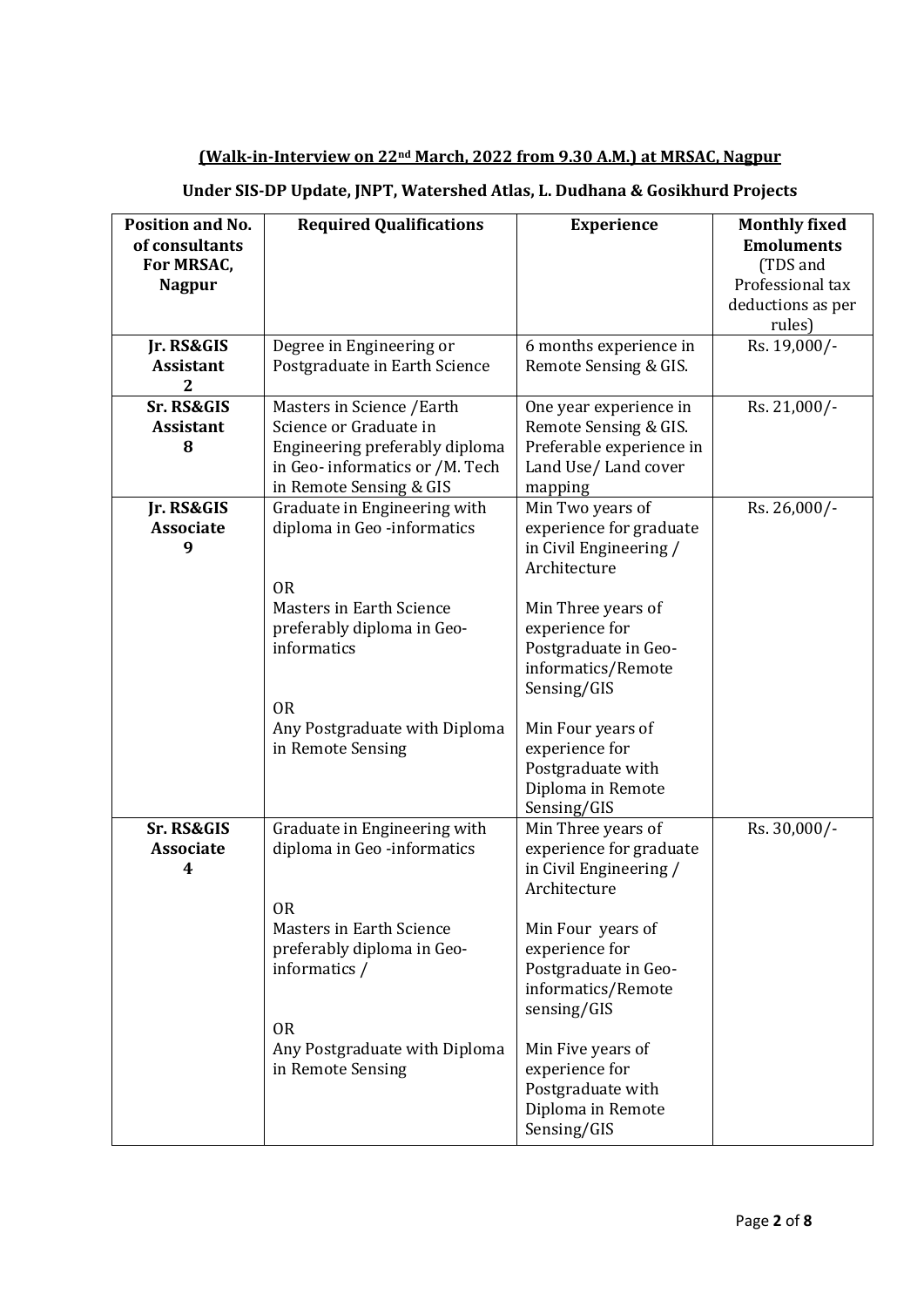# **(Walk-in-Interview on 23rd March, 2022 from 9.30 A.M.) at MRSAC, Nagpur Under IGR, Health & National Hydrology Project (DSS) projects**

| <b>Position and No.</b><br>of consultants<br>For MRSAC,<br><b>Nagpur</b>                           | <b>Required Qualifications</b>                                                                                                                      | <b>Experience</b>                                                                                                                                                                                                                                | <b>Monthly fixed</b><br><b>Emoluments</b><br>(TDS and<br>Professional tax<br>deductions as per<br>rules) |
|----------------------------------------------------------------------------------------------------|-----------------------------------------------------------------------------------------------------------------------------------------------------|--------------------------------------------------------------------------------------------------------------------------------------------------------------------------------------------------------------------------------------------------|----------------------------------------------------------------------------------------------------------|
| <b>Software</b><br>Developer-1<br>(GIS)<br>2                                                       | BE/ B.Tech. in relevant field OR<br>MCA/MCM course with<br>graduation in BCA / BSc. OR<br>M. Tech. in Remote Sensing with<br>programming background | Programming<br>in<br>Java<br>web technologies, Web<br>services,<br>- Development of GIS<br>portal using ARCGIS API<br>for JS, Python, Open-<br>source technologies, etc<br>Min.<br>One<br>year<br>experience in handling<br>GIS web technology   | Rs. 33,000/-                                                                                             |
| <b>Software</b><br>Developer-1<br>$($ Java $)$<br>1                                                | BE/ B.Tech. in relevant field OR<br>MCA/MCM course with<br>graduation in BCA / BSc.                                                                 | - Programming in Java<br>web technologies, Web<br>services, etc.<br>- Development of GIS<br>using<br>portal<br>Open-<br>source technologies, etc.<br>Min.<br>One<br>year<br>experience in handling<br>various<br>Java<br>web<br>technology       | Rs. 33,000/-                                                                                             |
| <b>Software</b><br>Developer-2<br>(GIS)<br>1                                                       | BE/ B.Tech. in relevant field OR<br>MCA/MCM course with<br>graduation in BCA / BSc. OR<br>M. Tech. in Remote Sensing with<br>programming background | - Programming in Java<br>web technologies, Web<br>services,<br>- Development of GIS<br>portal using ARCGIS API<br>for JS, Python, Open-<br>source technologies, etc.<br>-Min.<br>Three<br>years'<br>experience in handling<br>GIS web technology | Rs. 40,000/-                                                                                             |
| <b>Thematic</b><br><b>Specialist</b><br><b>Under National</b><br><b>Hydrology Project</b><br>(DSS) | Masters in Earth Science<br>preferably diploma in Geo-<br>informatics or Masters in Geo-<br>informatics.                                            | Five year experience in<br>Remote Sensing & GIS.                                                                                                                                                                                                 | Rs. 40,000/-                                                                                             |
| <b>Office Assistant</b><br>1<br><b>For Nagpur</b>                                                  | M.Com/B.Com with Tally<br>Certificate, MS-CIT                                                                                                       | Three years' Experience<br>in Accounting                                                                                                                                                                                                         | Rs.21,000/-                                                                                              |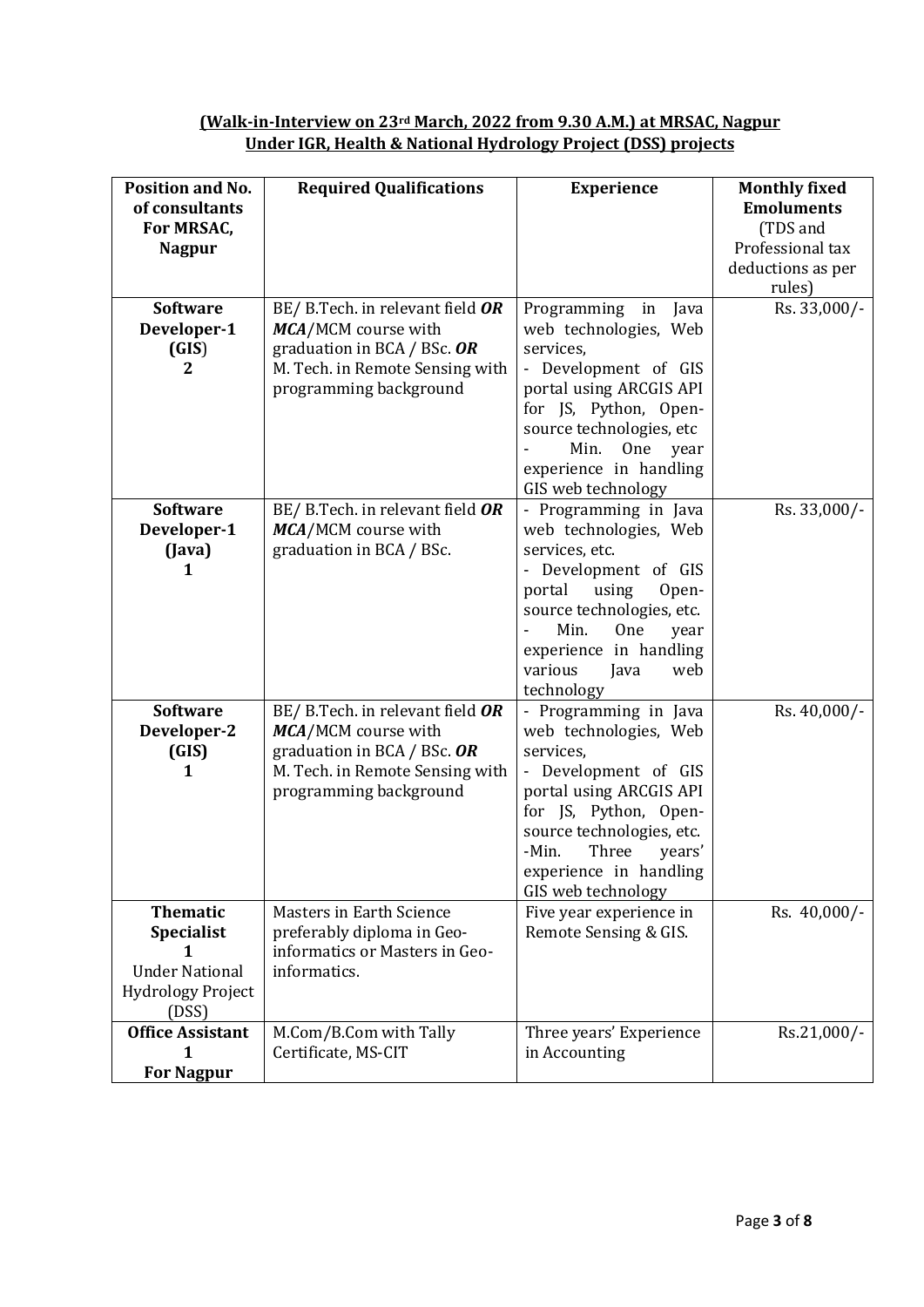| Position and No.                 | <b>Required Qualifications</b> | <b>Experience</b>                             | <b>Monthly fixed</b> |
|----------------------------------|--------------------------------|-----------------------------------------------|----------------------|
| of consultants                   |                                |                                               | <b>Emoluments</b>    |
|                                  |                                |                                               | (TDS and             |
|                                  |                                |                                               | Professional tax     |
|                                  |                                |                                               | deductions as per    |
|                                  |                                |                                               | rules)               |
| Sr. RS & GIS                     | Postgraduate in Geo-           | <b>Experience in Remote</b>                   | Rs. 21,000/-         |
| <b>Assistant</b><br>$\mathbf{2}$ | informatics/Remote             | <b>Sensing and GIS Projects</b>               |                      |
| for                              | Sensing/GIS                    | Minimum One year of<br>experience for         |                      |
| <b>MRSAC Mumbai</b>              |                                | Postgraduate in Geo-                          |                      |
| office                           |                                | informatics/Remote                            |                      |
|                                  |                                | sensing/GIS                                   |                      |
|                                  | 0 <sub>R</sub>                 |                                               |                      |
|                                  | Any Postgraduate with Diploma  | Minimum Three years of                        |                      |
|                                  | in Remote Sensing/GIS/         | experience for                                |                      |
|                                  | Geoinformatics                 | for any Postgraduate with                     |                      |
|                                  |                                | Diploma in Remote<br>Sensing/GIS/             |                      |
|                                  |                                | Geoinformatics                                |                      |
| Sr. RS & GIS                     | Graduate in Civil Engineering/ | <b>Experience in Remote</b>                   | Rs. 30,000/-         |
| <b>Associate</b>                 | Architecture                   | <b>Sensing and GIS Projects</b>               |                      |
| 6                                |                                | Min Two years of                              |                      |
| 4 for MRSAC Pune                 |                                | experience for graduate in                    |                      |
| Br. Office                       |                                | Civil Engineering /                           |                      |
| 2 for MRSAC                      | <b>OR</b>                      | Architecture                                  |                      |
| Nagpur office                    | Postgraduate in Geo-           | Min Four years of                             |                      |
|                                  | informatics/Remote             | experience for                                |                      |
|                                  | Sensing/GIS                    | Postgraduate in Geo-                          |                      |
|                                  |                                | informatics/Remote                            |                      |
|                                  |                                | sensing/GIS                                   |                      |
|                                  | 0 <sub>R</sub>                 |                                               |                      |
|                                  | Any Postgraduate with Diploma  | Min Six years of                              |                      |
|                                  | in Remote Sensing              | experience for<br>Postgraduate with           |                      |
|                                  |                                | Diploma in Remote                             |                      |
|                                  |                                | Sensing/GIS                                   |                      |
| Jr. RS & GIS                     | Graduate in Civil Engineering/ | <b>Experience in Remote</b>                   | Rs. 26,000/-         |
| <b>Associate</b>                 | Architecture                   | <b>Sensing and GIS Projects</b>               |                      |
| 6                                |                                | Min One year of                               |                      |
| 4 for MRSAC Pune<br>Br. Office   |                                | experience for                                |                      |
|                                  |                                | graduate in Civil<br>Engineering/Architecture |                      |
| 2 for MRSAC                      |                                |                                               |                      |
| Nagpur office                    | 0 <sub>R</sub>                 | Min Two years of                              |                      |
|                                  | Postgraduate in Geo-           | experience for                                |                      |
|                                  | informatics/Remote             | Postgraduate in Geo-                          |                      |
|                                  | Sensing/GIS                    | informatics/Remote                            |                      |
|                                  |                                | sensing/GIS                                   |                      |

# **(Walk-in-Interview on 25th March, 2022 from 9.30 A.M. at MRSAC branch office, Pune) for Health project and IGR project**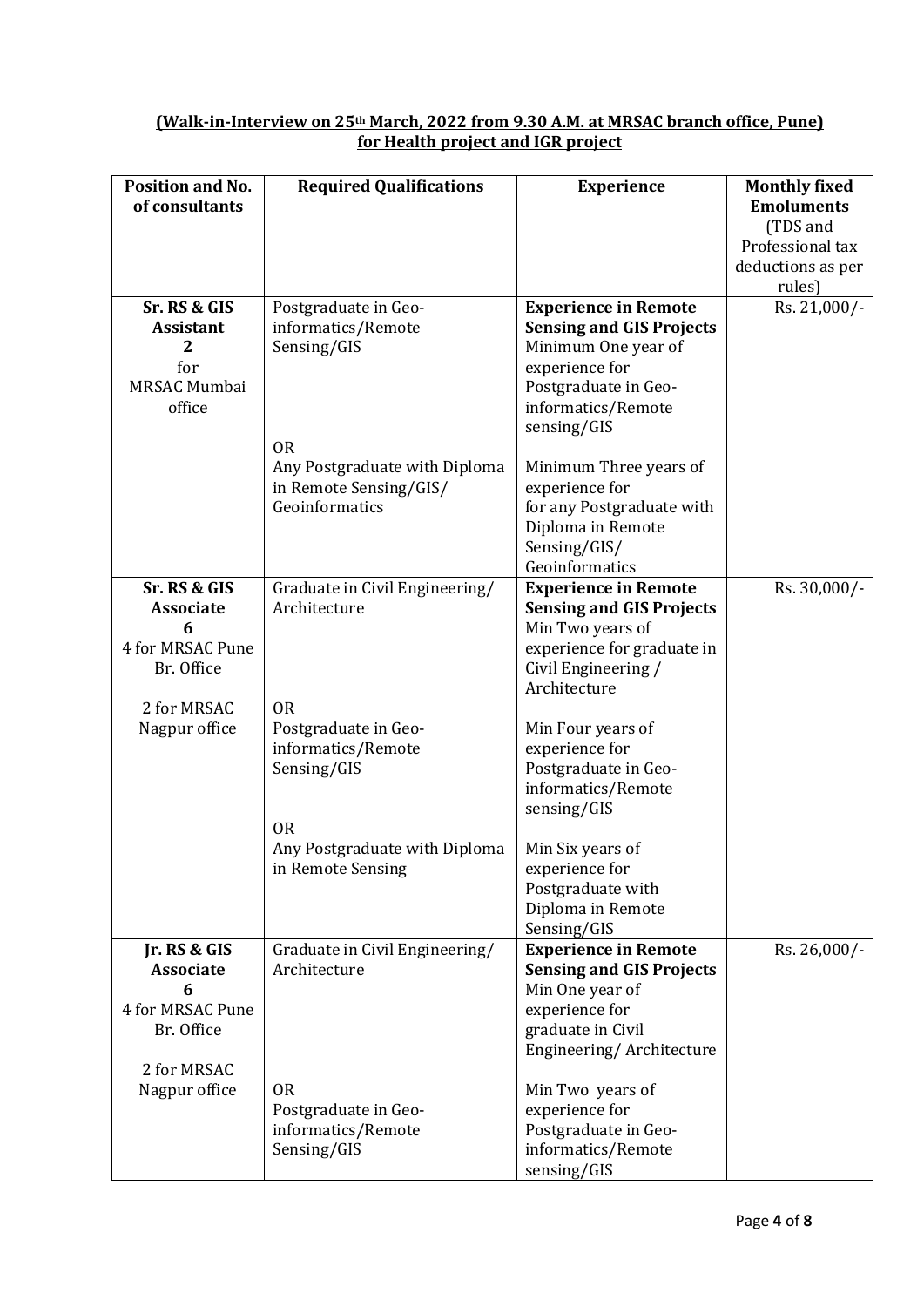| <b>Position and No.</b><br>of consultants    | <b>Required Qualifications</b>                                       | <b>Experience</b>                                                                                | <b>Monthly fixed</b><br><b>Emoluments</b><br>(TDS and<br>Professional tax<br>deductions as per<br>rules) |
|----------------------------------------------|----------------------------------------------------------------------|--------------------------------------------------------------------------------------------------|----------------------------------------------------------------------------------------------------------|
|                                              | 0 <sub>R</sub><br>Any Postgraduate with Diploma<br>in Remote Sensing | Min Four years of<br>experience for<br>for Postgraduate with<br>Diploma in Remote<br>Sensing/GIS |                                                                                                          |
| <b>Office Assistant</b><br><b>For Mumbai</b> | BA/B.Com with MS-CIT, English<br>typing 40 wpm certificate           | 3 years' Experience in<br>Administrative work                                                    | $Rs.21,000/-$                                                                                            |

Interested candidates may download the application format and bring the same duly filled-in along with documents to MRSAC, VNIT Campus, South Ambazari Road, Nagpur-440010 **(for Walk in Interview from 21-23 March, 2022)** and at MRSAC branch office, New Administrative Building, 4th Floor, Opp. Council Hall, Pune-411001 **(for Walk in Interview on 25th March, 2022)** for Walk-in Interview on the indicated date and time. The biodata should accompany with Photocopies of documents pertaining to educational qualifications and experience. Original documents of above photocopies should be submitted for verification purpose only.

The walk-in-interview for the above positions will be held on the dates and time indicated above at MRSAC, Nagpur and MRSAC branch office at Pune and may be continued on next day, if required.

Incomplete applications due to any reason, will not be accepted. All correspondence regarding empanelment shall be made through email only. Applicants on should mention correct email ID in CAPITAL LETTERS in the application and should check their emails regularly.

### **General Instructions**:

# **1. Age limit for all positions is 45 years.**

- 2. The eligibility with respect to age, educational qualification and experience will be determined as on the date of walk-in-interview.
- 3. Candidates applying for more than one position should submit separate application from for each position. However, such candidates would be interviewed only once. Candidates applying for position at MRSAC, Nagpur will be interviewed at Nagpur only and those applying for Pune will be interviewed at Pune only.
- 4. Applications will be screened by the Committee, based on the educational qualifications and experience. The candidates should, therefore, mention all qualifications/ experience etc.
- 5. The candidates who are already working should submit "No Objection Certificate" from their present employer for attending the interview. Without "No Objection Certificate", interview of such candidates will not be conducted, which may be noted.
- 6. Mere satisfying eligibility criteria do not entitle candidate to be interviewed or selected. MRSAC reserves the right to interview only suitable candidates after scrutiny with reference to candidates' qualifications, experience, suitability, etc.
- 7. Genuine queries if any, regarding the advertisement may be sent to the E-mail ID: [info@mrsac.gov.in.](mailto:info@mrsac.gov.in) All other communication regarding empanelment will be exchanged on email ID [info@mrsac.gov.in.](mailto:info@mrsac.gov.in)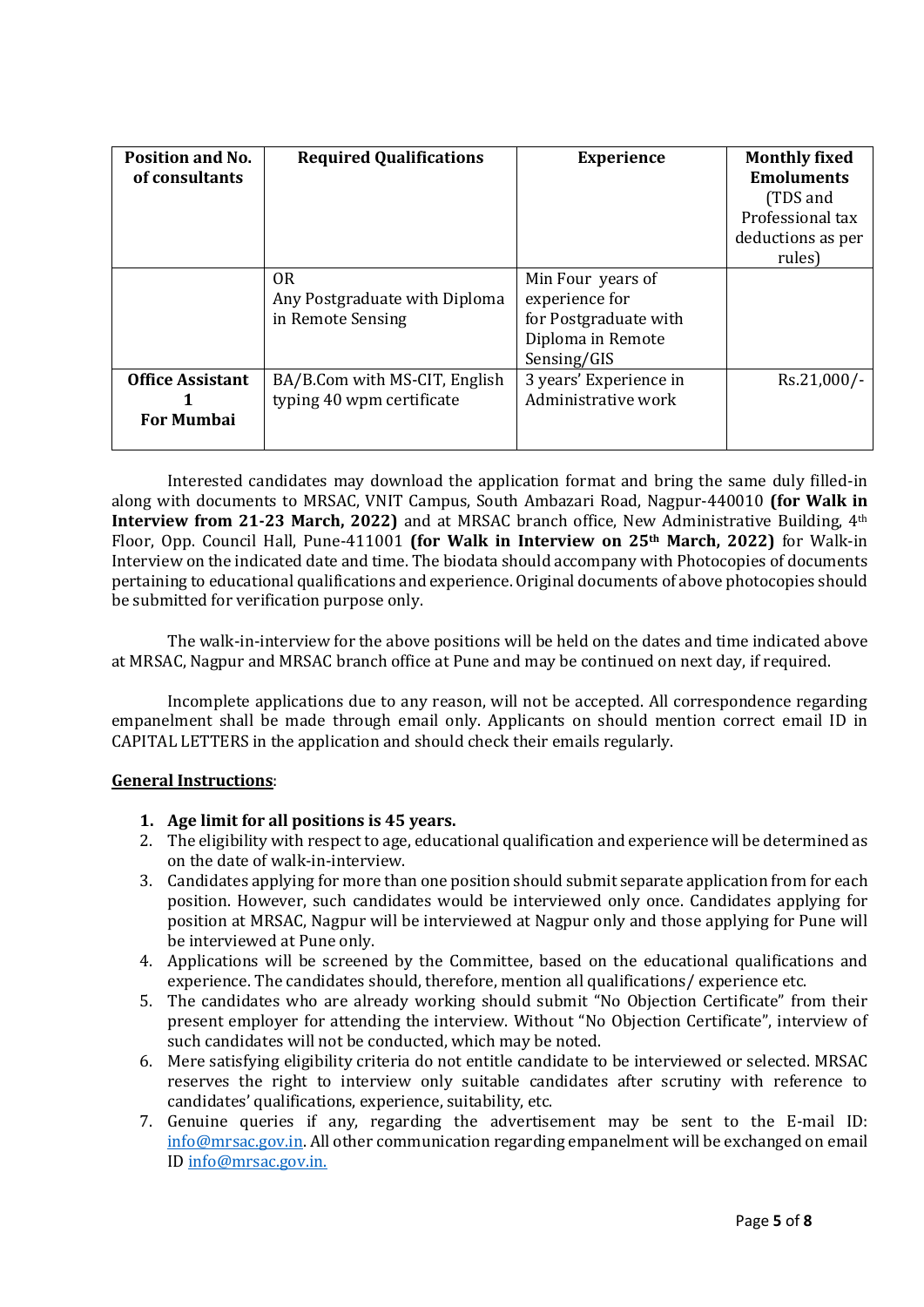- 8. The eligible selected candidates will be empanelled as Consultants by executing an agreement (on non-judicial stamp paper of Rs.100/-) and Declaration and Registration by depositing fees of Rs.100/- with MRSAC. The agreement, declaration and registration will be valid for a period of one year.
- 9. The empanelled Consultant may be issued the work order initially for a period of minimum six months extendable for another six months depending upon performance or depending upon the tenure of the activities under the projects and extension of the tenure of the project.
- 10. The empanelled candidates may be transferred to any office of MRSAC at Nagpur, Mumbai and Pune if required.
- 11. Selected candidates shall not claim for regular appointment at MRSAC as the positions are coterminus with the project. No TA/DA will be paid for attending the interview.
- 12. Any updates / addendum / deletion / corrigendum (if any) shall be posted only on MRSAC website, i.e. **[www.mrsac.gov.in](http://www.mrsac.gov.in/)** . The candidates therefore should regularly visit MRSAC website.
- 13. Canvassing in any form will be a disqualification of the candidate.
- 14. The decision of MRSAC in all respects shall be final and binding.
- 15. The Director, MRSAC reserves the right to relax educational criteria / experience.

# **The candidates attending the walk-in-interview must wear mask and follow social distancing norms at MRSAC premises and should follow all other guidelines issued from time to time by the government.**

The Director, MRSAC reserves rights to accept applications, amendment or cancellation or withdrawal of the advertisement.

> **Director, MRSAC, Nagpur**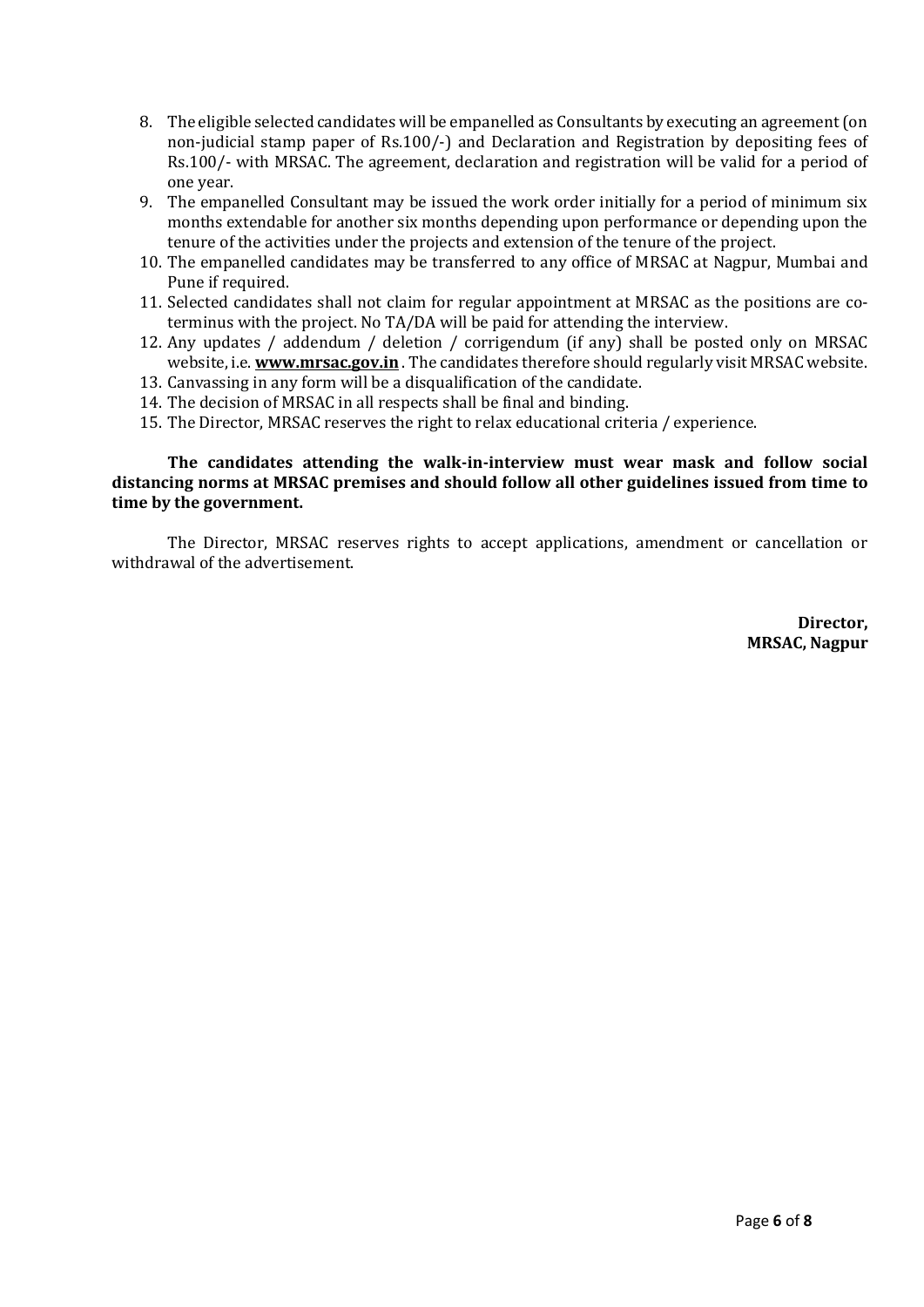# **APPLICATION FORM**

**To,**

**The Director, Maharashtra Remote Sensing Applications Centre, VNIT Campus, S.A. Road, Nagpur-440 010.**

| <b>Application for empanelment of Consultant - Position as</b> |        |                      |      |                 |  |
|----------------------------------------------------------------|--------|----------------------|------|-----------------|--|
|                                                                |        |                      |      |                 |  |
|                                                                |        |                      |      |                 |  |
|                                                                |        |                      |      |                 |  |
|                                                                |        |                      |      |                 |  |
|                                                                |        |                      |      |                 |  |
|                                                                |        |                      |      |                 |  |
|                                                                |        |                      |      |                 |  |
|                                                                |        |                      |      |                 |  |
| <b>Education Qualifications:- (Attach necessary Document)</b>  |        |                      |      |                 |  |
| <b>Education</b>                                               | Stream | University/Institute | Year | <b>Division</b> |  |
| Professional                                                   |        |                      |      |                 |  |
| Qualification                                                  |        |                      |      |                 |  |
|                                                                |        |                      |      |                 |  |
| Post Graduate                                                  |        |                      |      |                 |  |
|                                                                |        |                      |      |                 |  |
| Graduate                                                       |        |                      |      |                 |  |
|                                                                |        |                      |      |                 |  |
| Diploma                                                        |        |                      |      |                 |  |
|                                                                |        |                      |      |                 |  |
| H.S.S.C.                                                       |        |                      |      |                 |  |
|                                                                |        |                      |      |                 |  |
| S.S.C.                                                         |        |                      |      |                 |  |
|                                                                |        |                      |      |                 |  |
| Computer Edu.                                                  |        |                      |      |                 |  |
|                                                                |        |                      |      |                 |  |
|                                                                |        |                      |      |                 |  |